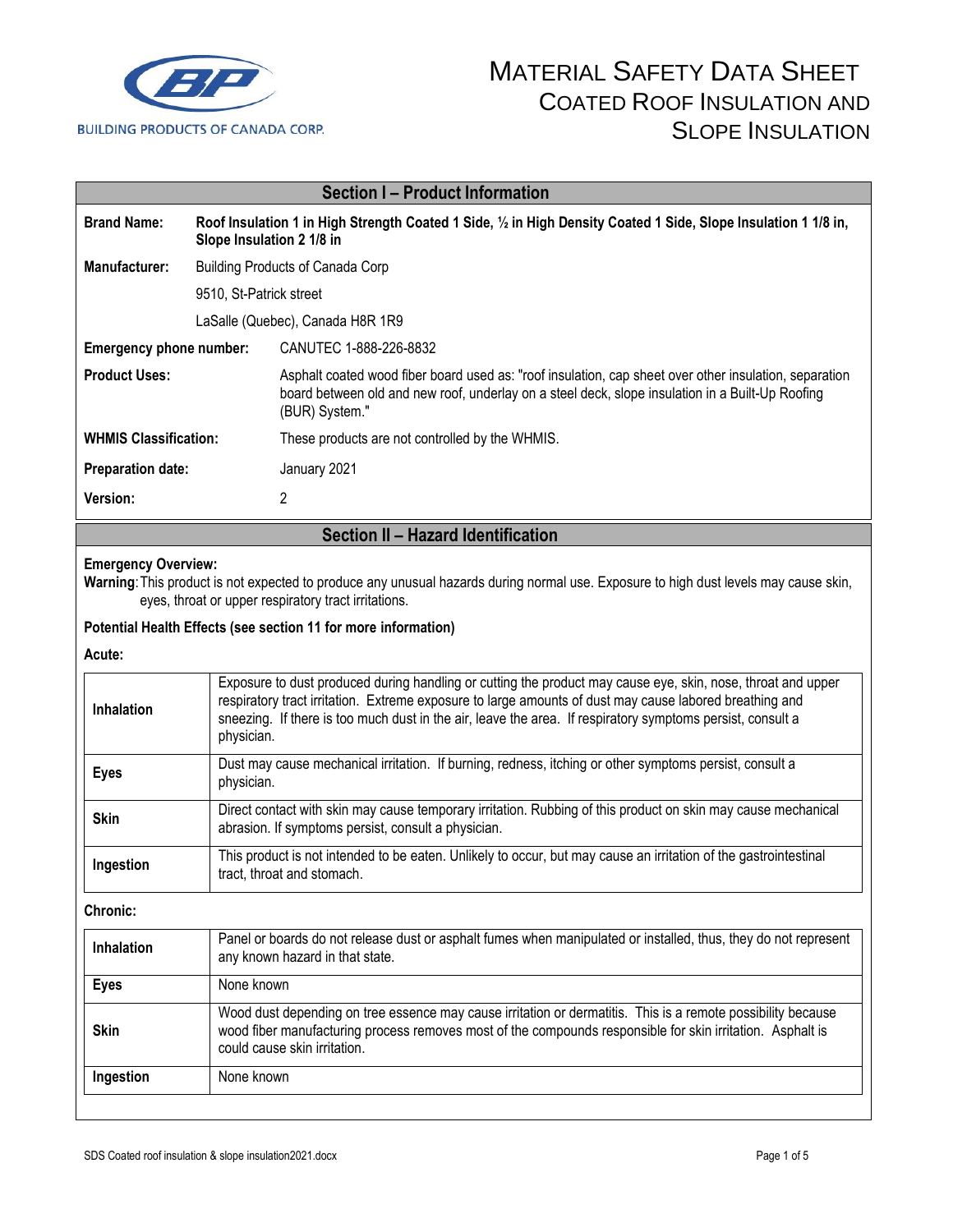

**Target organs:** Eyes, skin and respiratory system.

**Primary entry routes:** Inhalation, eyes and skin contact.

Carcinogenicity, teratogenicity, embryotoxicity, mutagenicity: This product has no carcinogenic, teratogenic, mutagenic, or embryotoxic known effects.

| Component                 | <b>IARC</b>                | <b>NTP</b> | ACGIH                         | <b>CAL-65</b>            |
|---------------------------|----------------------------|------------|-------------------------------|--------------------------|
| Wood Fiber                | Not Listed                 | Not Listed | Not Listed                    | Not Listed               |
| Starch                    | Not Listed                 | Not Listed | Not Listed                    | Not Listed               |
| Wax                       | Not Listed                 | Not Listed | Not Listed                    | Not Listed               |
| Wood Dust from sawing     | Carcinogenic to<br>Human   | Not Listed | Confirmed Human<br>Carcinogen | State to Cause<br>Cancer |
| Asphalt fumes (8052-42-4) | Carcinogenic to<br>animals | Not Listed | Suspected Human<br>Carcinogen | Not Listed               |

### **Section III – Composition/ Information on ingredients**

| Component        | CAS No.    | EC No.    | Weight % |
|------------------|------------|-----------|----------|
| Wood Fiber       | Mixture    | Mixture   | >93      |
| Starch           | 9005-25-8  | 232-679-6 | <4       |
| Wax              | 8002-74-2  | 232-315-6 |          |
| Oxidized asphalt | 64742-93-4 | 265-196-4 | - 5      |

The components declared herein are not considered hazardous components as per WHMIS, OSHA and 29 CFR 1910.1200 legislations.

As per OSHA and WHMIS the above product is considered a consumable item and do not require a SDS or MSDS. However we want to disclose as much as possible information relating to health and safety, to ensure that the product is handled and used properly. This SDS contains valuable information for safe handling and proper use of the product. This SDS should be retained and available for employees and other users.

### **Section IV – First aid measures**

| Inhalation:          | In case of inhalation of gas or vapor, remove person to fresh air. If breathing is difficult or ceases, administer<br>oxygen. If symptoms persist, consult a physician. |
|----------------------|-------------------------------------------------------------------------------------------------------------------------------------------------------------------------|
| <b>Skin contact:</b> | Wash skin with soap and water. If irritation persists, consult a physician.                                                                                             |
| Eye contact:         | Flush eyes with water for 15 to 20 minutes. If irritation persists, consult a physician.                                                                                |
| Ingestion:           | This product is not intended to be eaten. Ingestion is unlikely to occur. If ingestion occurs, consult a physician.                                                     |

**Medical conditions which may be aggravated**: Pre-existing respiratory and lung diseases such as bronchitis, emphysema or asthma. Pre-existing skin conditions such as rashes and dermatitis.

**Notes to the physician:** This product is a mechanical irritant, acute exposure is not expected to produce any chronic health effect. Treatment should be aimed at alleviating symptoms.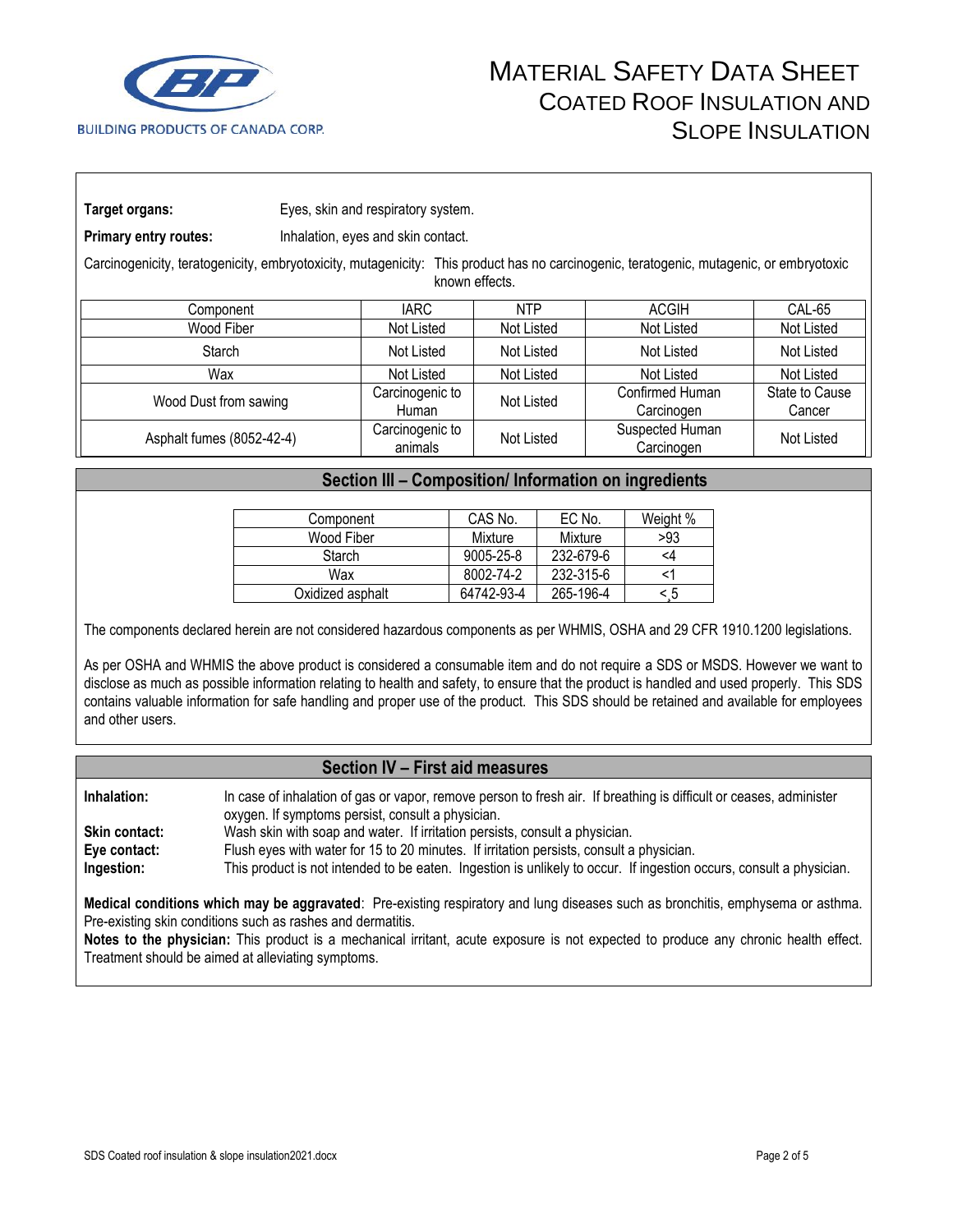

| Section V - Fire Fighting measures                                                                                                                                                                                                                                                                                                                                                                                                                                                                                                                                                                                                                                                                                                         |                                                                                                                                                                                                                                                                                                                                                                                                                                                                                                             |                 |                                  |                                  |  |
|--------------------------------------------------------------------------------------------------------------------------------------------------------------------------------------------------------------------------------------------------------------------------------------------------------------------------------------------------------------------------------------------------------------------------------------------------------------------------------------------------------------------------------------------------------------------------------------------------------------------------------------------------------------------------------------------------------------------------------------------|-------------------------------------------------------------------------------------------------------------------------------------------------------------------------------------------------------------------------------------------------------------------------------------------------------------------------------------------------------------------------------------------------------------------------------------------------------------------------------------------------------------|-----------------|----------------------------------|----------------------------------|--|
| Flash Point:<br>Auto-Inflammation Temperature:<br>Flammable Limits in air:<br>Flammability Classification:<br>Rate of Burning<br>Specific Dangers<br>Combustion products:<br>Fire Fighting Agents:<br>Fire Fighting Procedures:                                                                                                                                                                                                                                                                                                                                                                                                                                                                                                            | 200°C (wood dust)<br>$>300^{\circ}$ C<br>Upper Flammable Limit (UFL):<br>No object<br>Lower Flammable Limit (LFL):<br>No object<br>B2 (DIN 4102)<br>Not Available<br>When in contact with an ignition source, wood dust can be an explosion hazard.<br>Fire gives off normal combustion products.<br>Use dry powder, foam and water spray or appropriate extinguishing media for surrounding materials on<br>fire.<br>Wear self-contained breathing apparatus and full protective clothing (see section 8). |                 |                                  |                                  |  |
|                                                                                                                                                                                                                                                                                                                                                                                                                                                                                                                                                                                                                                                                                                                                            | Section VI - Accidental release measures                                                                                                                                                                                                                                                                                                                                                                                                                                                                    |                 |                                  |                                  |  |
| Containment:<br>Clean-up:<br>Disposal:                                                                                                                                                                                                                                                                                                                                                                                                                                                                                                                                                                                                                                                                                                     | No special measure.<br>No special measure.<br>The finished product is a wood-based solid. Follow all local, municipal, provincial, state and federal<br>regulations. To remove, use standard means approved for disposal. Dispose in a landfill or use any<br>other method prescribed by regulation.                                                                                                                                                                                                        |                 |                                  |                                  |  |
|                                                                                                                                                                                                                                                                                                                                                                                                                                                                                                                                                                                                                                                                                                                                            | Section VII - Handling and storage                                                                                                                                                                                                                                                                                                                                                                                                                                                                          |                 |                                  |                                  |  |
| Dust can form an explosive mixture in air. Provide appropriate exhaust ventilation at machinery and at<br>Handling:<br>places where dust can be generated. Use personal protective equipment as required (see section 8).<br>Avoid frequent or prolonged inhalation of wood dust. Wear the appropriate respiratory protection<br>against dust in poorly ventilated areas and if TLV is exceeded (see Sections 2 and 8). Use good safety<br>and industrial hygiene practices. Avoid contact with humidity and water. Presence of water may lead<br>to mold growth.<br>Store flat, in a dry, well ventilated place and away from sources of excessive heat. Product should be<br>Storage:<br>protected from the weather and direct sunlight. |                                                                                                                                                                                                                                                                                                                                                                                                                                                                                                             |                 |                                  |                                  |  |
| Section VIII - Exposure controls/personal protection                                                                                                                                                                                                                                                                                                                                                                                                                                                                                                                                                                                                                                                                                       |                                                                                                                                                                                                                                                                                                                                                                                                                                                                                                             |                 |                                  |                                  |  |
|                                                                                                                                                                                                                                                                                                                                                                                                                                                                                                                                                                                                                                                                                                                                            | Component<br>Wood Fiber                                                                                                                                                                                                                                                                                                                                                                                                                                                                                     | Weight %<br>>93 | TLV $(mg/m3)$<br>Not established | PEL $(mg/m3)$<br>Not established |  |
|                                                                                                                                                                                                                                                                                                                                                                                                                                                                                                                                                                                                                                                                                                                                            | Starch                                                                                                                                                                                                                                                                                                                                                                                                                                                                                                      | $5$             | 10                               | Total: 15<br>Respirable: 5       |  |
|                                                                                                                                                                                                                                                                                                                                                                                                                                                                                                                                                                                                                                                                                                                                            | Wax fumes                                                                                                                                                                                                                                                                                                                                                                                                                                                                                                   |                 | $\overline{c}$                   | 2<br>Total: 5                    |  |
| Wood Dust from sawing                                                                                                                                                                                                                                                                                                                                                                                                                                                                                                                                                                                                                                                                                                                      |                                                                                                                                                                                                                                                                                                                                                                                                                                                                                                             |                 | 0.5                              | Respirable: 5                    |  |
|                                                                                                                                                                                                                                                                                                                                                                                                                                                                                                                                                                                                                                                                                                                                            | Asphalt fumes                                                                                                                                                                                                                                                                                                                                                                                                                                                                                               |                 | 0.5                              | Not established                  |  |
| <b>ENGINEERING CONTROLS:</b> Provide sufficient ventilation, i.e., enough to control airborne dust levels. Use ventilation to keep dust<br>concentrations helow permissible exposure limits. If cutting or trimming with power tools, dust collectors and local ventilation should be                                                                                                                                                                                                                                                                                                                                                                                                                                                      |                                                                                                                                                                                                                                                                                                                                                                                                                                                                                                             |                 |                                  |                                  |  |

below permissible exposure limits. If cutting or trimming with power tools, dust collectors and local ventilation should be used. Avoid unnecessary exposure to dust and handle with care. Keep work area clean of dust by using an industrial vacuum cleaner with high efficiency filter or wetting down area with water. Never use compressed air and avoid dry sweeping.

If engineering controls are not possible, use safety glasses, gloves and dust respirator mask. Wear a NIOSH/MSHA approved respirator with cartridges in poorly ventilated areas or if TLV is exceeded.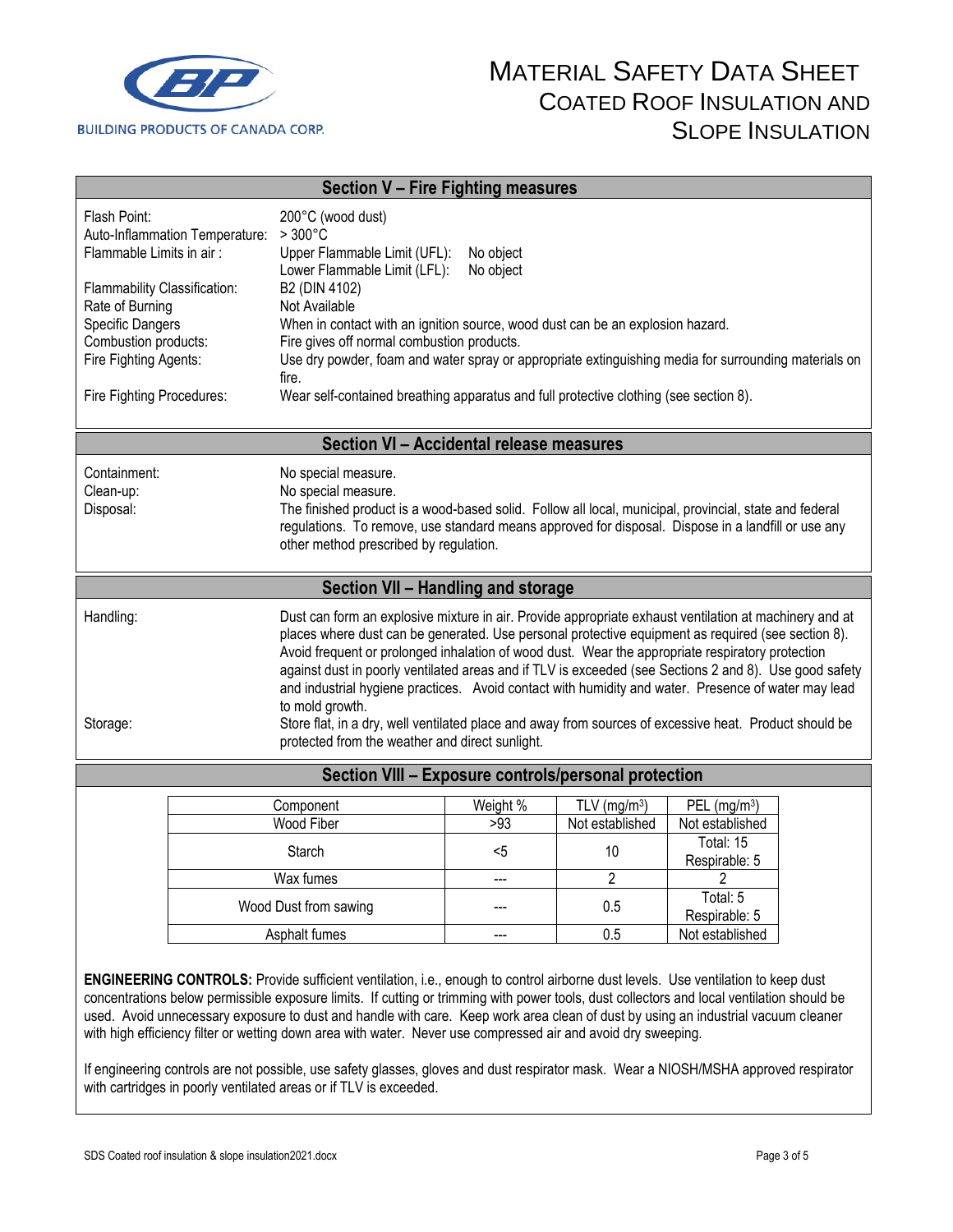

| Section IX - Physical and chemical properties                                                                                                                                                                                                                                |                                                                                                                                                                                                                                                                                                                                                                                                                      |  |  |
|------------------------------------------------------------------------------------------------------------------------------------------------------------------------------------------------------------------------------------------------------------------------------|----------------------------------------------------------------------------------------------------------------------------------------------------------------------------------------------------------------------------------------------------------------------------------------------------------------------------------------------------------------------------------------------------------------------|--|--|
| Appearance at 25°C:<br>Odor:<br>pH:<br>Density:<br><b>Melting Point:</b><br>Freezing Point:<br><b>Boiling Point:</b><br>Evaporation Rate:<br>Vapor Tension:<br>Vapor Density:<br>Relative Density (water = $1$ ):<br>Solubility:<br>Decomposition Temperature:<br><b>VOC</b> | Solid<br>Neutral<br>No object<br>Not measured<br>No object<br>No object<br>No object<br>No object<br>No object<br>No object<br>< 1<br>Insoluble in water<br>Not measured<br>None                                                                                                                                                                                                                                     |  |  |
|                                                                                                                                                                                                                                                                              | Section X - Stability and reactivity                                                                                                                                                                                                                                                                                                                                                                                 |  |  |
| Stability:<br>Condition to avoid:<br>Incompatibility:<br>Hazardous Polymerization<br>Hazardous Decomposition                                                                                                                                                                 | Stable.<br>Contact with moisture and humidity may alter the product and even cause some mold development.<br>None known<br>Will not occur<br>The decomposition products are those expected from wood. These decomposition products may<br>include carbon oxides ad carbon particles. Thermal-oxidative degradation of wood produces irritating<br>fumes and gases.                                                   |  |  |
|                                                                                                                                                                                                                                                                              | Section XI - Toxicological information                                                                                                                                                                                                                                                                                                                                                                               |  |  |
| Acute Effects:<br>Chronic Effects/Carcinogenicity                                                                                                                                                                                                                            | None are known for the product. However, direct contact with any dust, including wood dust, can<br>mildly irritate mucous membranes of your nose and eyes. None are known for the product.<br>None are known for the product. However, repeated contact with wood dust can cause skin irritation,<br>dermatitis or respiratory sensitization or irritation, because of the quinolic content of some wood<br>essence. |  |  |
| <b>Section XII - Ecological Information</b>                                                                                                                                                                                                                                  |                                                                                                                                                                                                                                                                                                                                                                                                                      |  |  |
| <b>Environmental Toxicity:</b><br>Ecotoxicity Value:                                                                                                                                                                                                                         | This product has no known adverse effect on ecology<br>Not determined                                                                                                                                                                                                                                                                                                                                                |  |  |
| <b>Section XIII - Disposal considerations</b>                                                                                                                                                                                                                                |                                                                                                                                                                                                                                                                                                                                                                                                                      |  |  |
| Disposal:                                                                                                                                                                                                                                                                    | The finished product is a wood/polystyrene based solid. It may be recycled in local facilities. If unable<br>to recycle dispose of the material in accordance with all local, municipal, provincial, state and federal<br>regulations. Use standard means approved for disposal. Dispose in a landfill or use any other method<br>prescribed by regulation.                                                          |  |  |